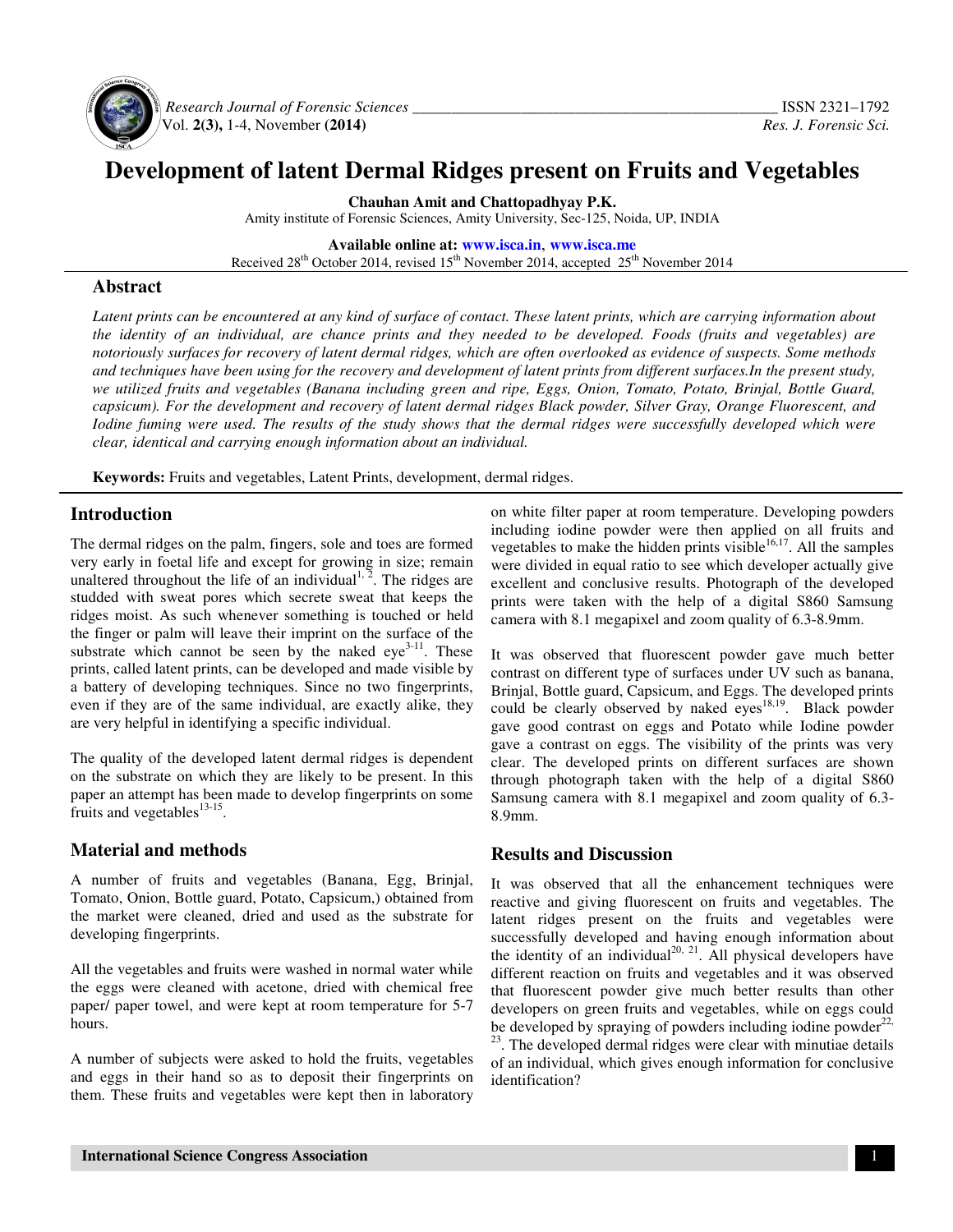| Development of definal fluges on fruits and vegetables with unferent battery of powders |                     |                     |             |                       |                              |
|-----------------------------------------------------------------------------------------|---------------------|---------------------|-------------|-----------------------|------------------------------|
| Quantity                                                                                | <b>Fruits</b>       | <b>Black powder</b> | Silver gray | Orange<br>Fluorescent | <b>Iodine Crystal Powder</b> |
| 12                                                                                      | Banana(Green+ ripe) | Nil                 | Average     | Excellent             | Average                      |
| 6                                                                                       | Tomato              | Nil                 | Average     | Excellent             | Nil                          |
| 6                                                                                       | Potato              | Excellent           | Nil         | Nil                   | Average                      |
| 8                                                                                       | <b>Brinjal</b>      | Nil                 | Average     | Excellent             | Average                      |
| 6                                                                                       | Egg                 | Excellent           | Nil         | Excellent             | Excellent                    |
| 6                                                                                       | Capsicum            | Nil                 | Average     | Excellent             | Average                      |
| 6                                                                                       | <b>Bottle Guard</b> | Nil                 | Average     | Excellent             | Average                      |
| h                                                                                       | Onion               | Nil                 | Average     | Excellent             | Nil                          |

**Table-1 Development of dermal ridges on fruits and vegetables with different battery of powders** 

In this graph, the reactions of all developers with the samples are shown according to their fluorescent on fruits and vegetables.

Development of fruits and vegetables with different battery of powders**.** All the developed dermal ridges on fruits and vegetables are shown in the given figures below:



**Figure-1 Developed dermal ridges on capsicum** 



**Figure-2 Developed dermal ridges on Bottle Guard**



**Figure-3 Developed dermal ridges on Onion** 



**Figure-4 Developed dermal ridges on Eggs**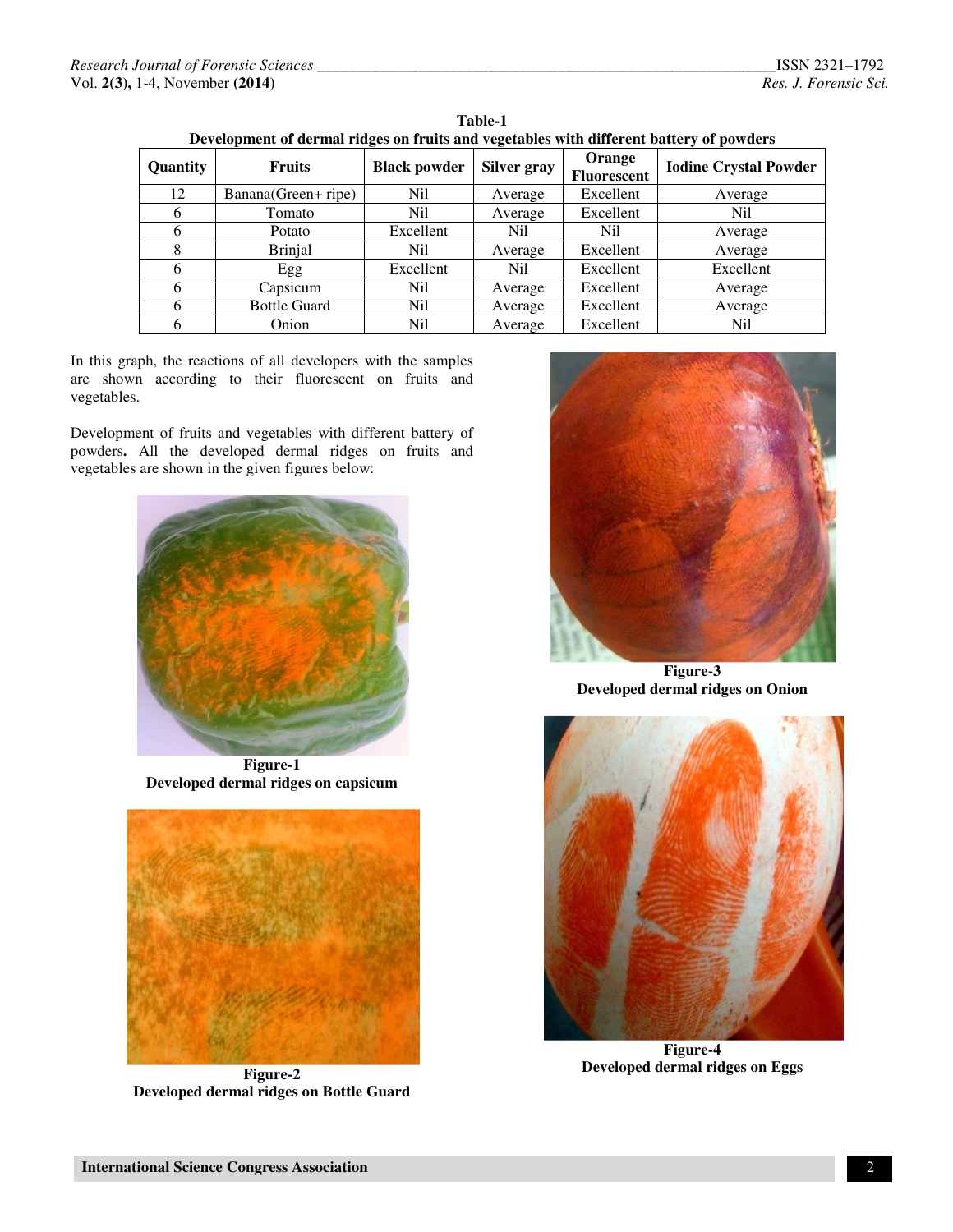

**Figure-5 Developed dermal ridges on Potato** 



**Figure-6 Developed dermal ridges on Tomato** 



**Figure-7 Developed dermal ridges on Brinjal** 



**Figure-8 Developed dermal ridges on Green Banana**



**Represent the development of dermal ridges on fruits and vegetables at scale**